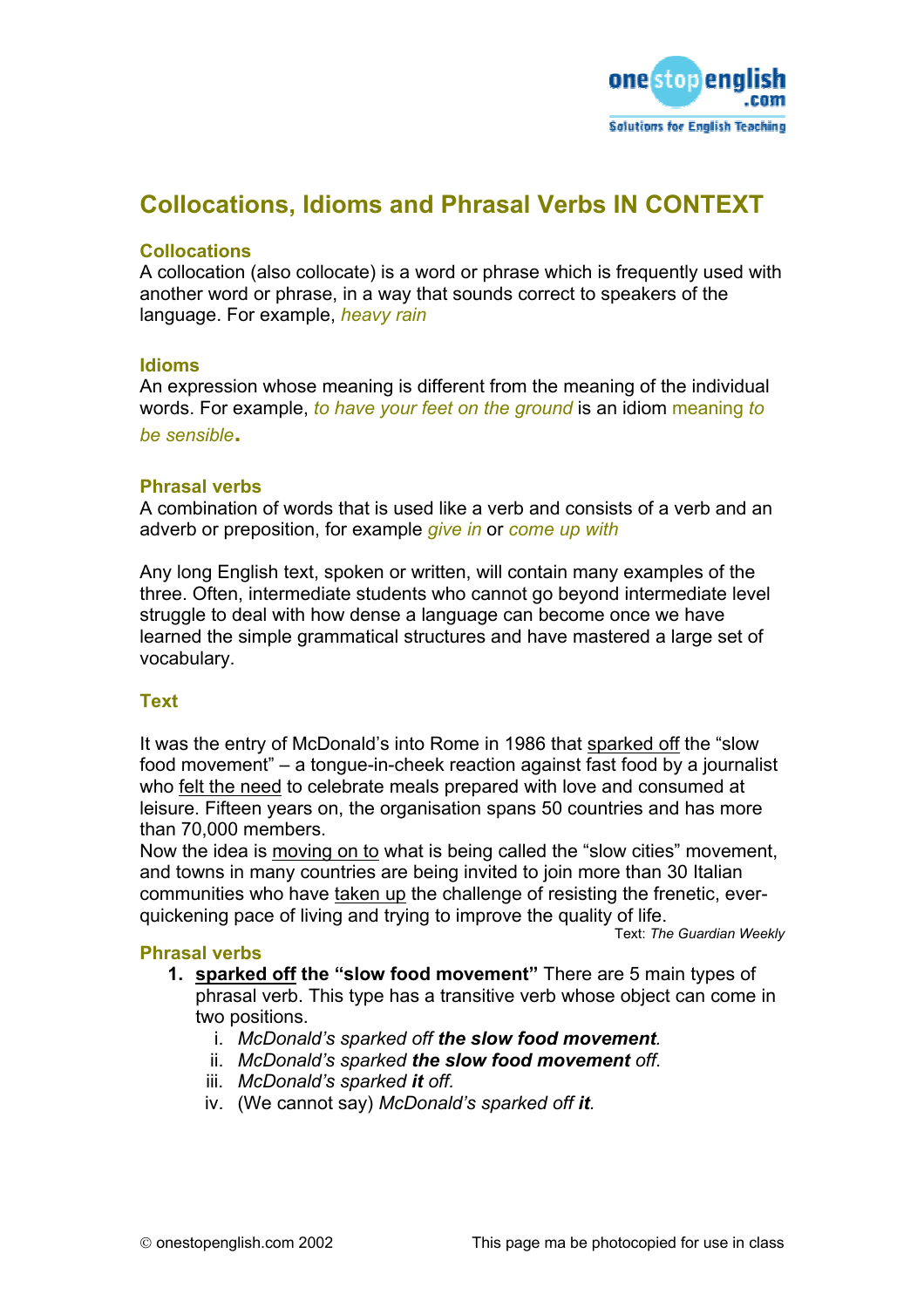

- **2. moving on to what is being called the "slow cities" movement** This type has a transitive verb whose object must follow the particle. There is a similar phrasal verb *To move on* which is intransitive (does not require an object)
	- **i.** *We are moving on to the bar on the corner*
- **3. have taken up the challenge of resisting the frenetic, everquickening pace of living.** This example is transitive and the object can come between the verb and particle or follow the particle. Note that 'take up' + 'challenge' is also a very strong collocation.
	- i. *I have taken up the challenge*
	- ii. *I have taken it up already*

# **CoIlocations**

- 1. **feel** the need to (do something)
	- feel like: When I came back to England, I felt like a stranger.
	- feel as if/as though: I felt as though someone had just punched me in the stomach.
	- feel sadness/happiness/anger/relief etc: She felt some sadness when the time came to leave.
	- feel guilt/remorse: Richard felt no guilt at all for what he had done.
	- feel the need to do something: Cara felt the need to talk to someone.
	- feel (a) pain: He felt a sudden pain in his chest.
	- feel the cold/heat: Children don't seem to feel the cold as much as adults do
- 2. take up the challenge
	- Schools are taking up the offer of cut-price computers.
	- One of our greatest athletes has taken up a new challenge.
	- She fell silent, and her brother took up the story. (the phrasal verb here has a new meaning!)
	- Mrs Pankhurst took up the cause of women's rights.

#### **Practice**

1) Phrasal verbs with Spark, Move and Take. Use a dictionary to choose the appropriate particles.

- a) I don't like flying. I get really scared when the plane is taking off / over / up
- b) They stay for only a few days before moving on / up / over
- c) Your article sparked up / off / in happy memories for me.
- d) We've bought a new house and we're moving in / up / on next week.
- e) I'll try not to take off / over / up too much of your time.